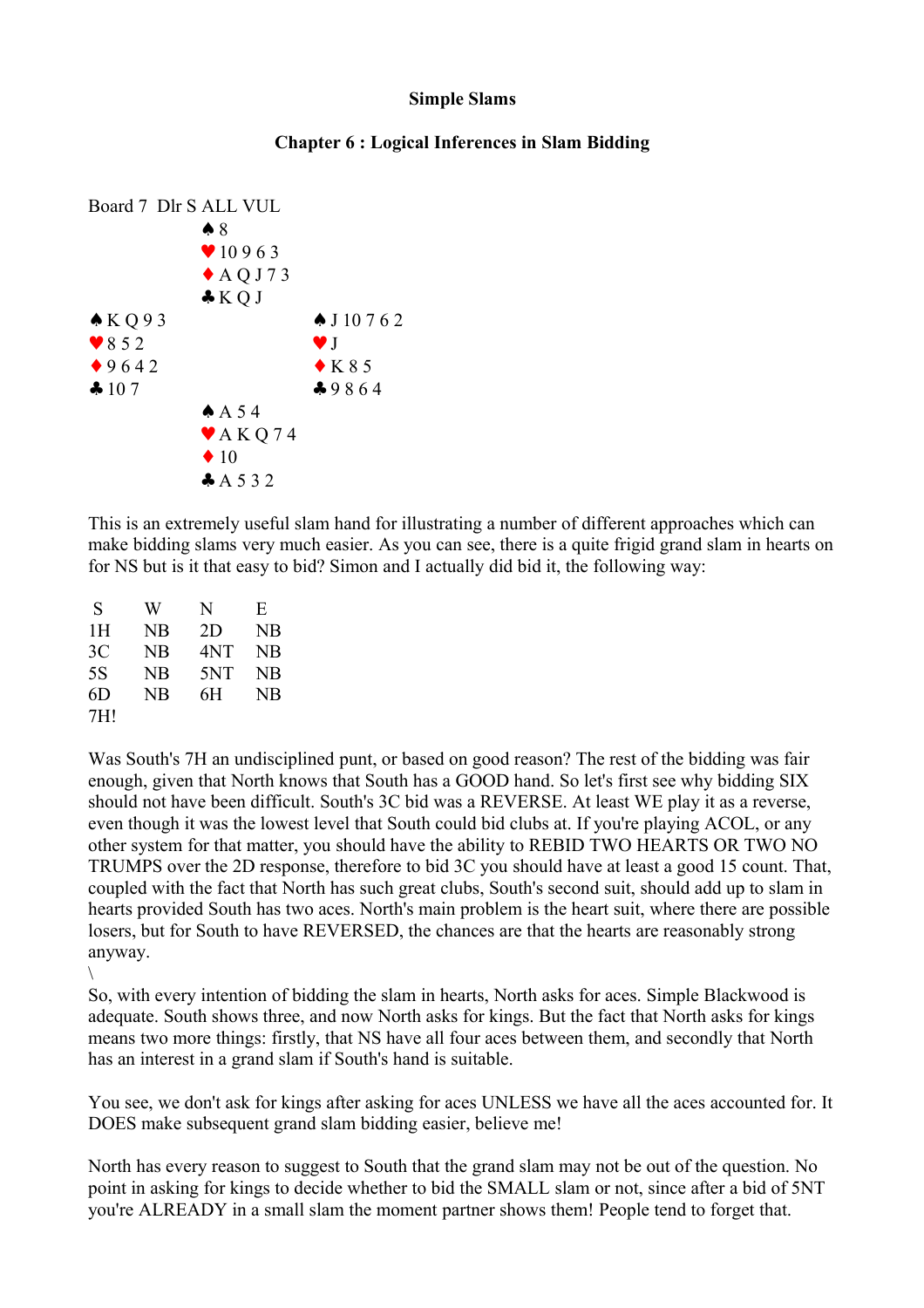Different if you're using Gerber, but even then we recommend NOT asking for kings unless you're already committed to a small slam and are looking for more. Unless of course you've used Gerber when partner has opened 1NT which limits their hand narrowly and YOU are totally in charge, in which case you might ask for kings to help you decide WHICH SMALL slam to bid!

When South shows one king with a bid of 6D, North signs off in 6H. WHY? That answer is quite obvious. North can see a possible heart loser, and if no heart loser, then a possible loser in the diamond suit. SOUTH should realise that. After all, South has the top hearts. South ALSO has a singleton diamond. Whatever North's problems may be, South looks to have them covered. The singleton diamond in partner's suit is not a great feature, the KING would have been much better, but then again, it means that there are increased options for setting up the diamond suit if required, MORE than just a possible one way finesse. So, South knows that North does NOT know the full extent of South's values, yet despite that has asked for aces AND kings and settled in 6H. Isn't that enough for South to bid one more?

Often when one hand has a good suit with the top cards, such slams are bid much more easily than when the top cards are split between the two hands. For instance, if one hand has AQxx and the other Kxxxx neither hand may be sure that there are no losers in the suit unless they have a specific way of finding out about the holding in the suit. Such things ARE possible, especially with Roman Key Card Blackwood, or trump asking bids after cue bidding sequences. But for now, we'll worry about OTHER logical and reasonable ways to bid the grand slam. You can see that it wasn't too difficult even for the SIMPLE souls to bid it!

After the same sequence, 1H-2D; 3C, given that the 3C bid in the context is FORCING TO GAME as indeed it should be, North can bid 3H. This is NOT offering to bail out in 3H. North has responded at the two level, hence should have at least a ten count. South has REVERSED, and those two things put together have GUARANTEED that NS are in game.

As per our earlier discussion, the bid of 3H should be STRONGER than 4H if you play by the 'principle of slow arrival'. South now bids 3S, a CUE BID which shows FIRST ROUND spade control. North is now very interested, and in turn cue bids 4D. South bids 5C to show their second ace. Now North bids 5NT. NOT an offer to play, or bailing out. The cue bidding has been strong from both partners, so there is no question of not bidding the slam. But what 5NT means is: we have now been through our cue bidding and I need to know about your TRUMPS. South bids 7H, the top three trumps are clearly something that North needed to know about.

In some instances, the bid of 5NT can come out of the blue, and is what is known as a 'GRAND SLAM FORCE'. In the old days when it first came into being, it merely said: bid the grand slam if you have two of the top three honours". That as you can see was fairly crude. A better way is to simply respond in steps as you do for aces: first step, NONE, second step ONE, third step two and fourth step all three top honours. Thus, over 5NT the response would be 6H. As long as North knows that is what South is telling them, no problem, but if North merely thinks South has taken the 5NT as a WAITING bid and has nothing further to show, the grand slam will be missed! It helps to have a trusting partnership.

More about 'TRUMP ASKS' while we're on the subject. In a cue bidding sequence, the partnership will have exchanged sufficient information about OUTSIDE controls, yet not know about the respective trump holdings. When either partner bids 4NT (5NT if 4NT is not available) the bid asks about trumps.